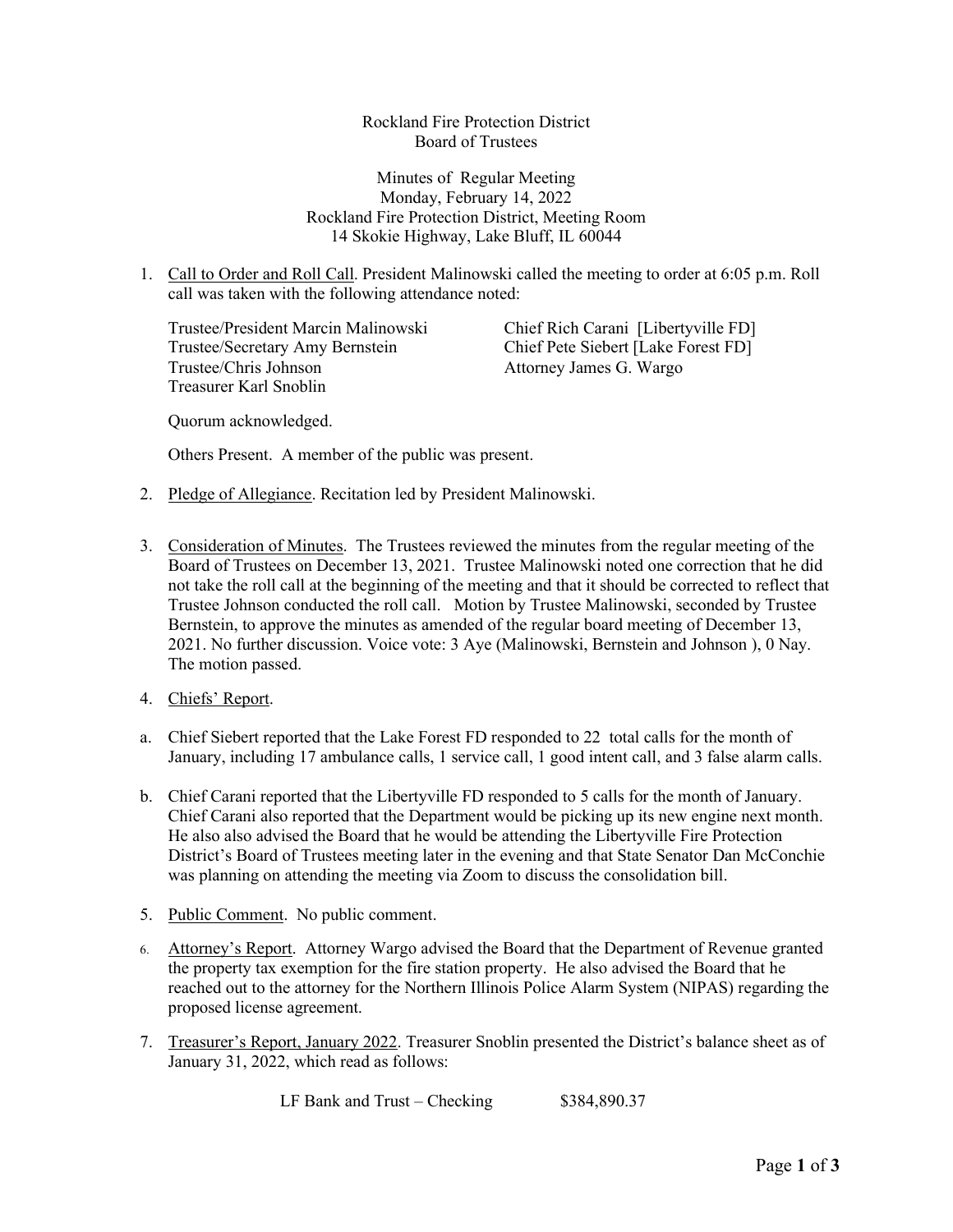| LF Bank and Trust – Reserve | \$311,218.15                     |
|-----------------------------|----------------------------------|
| Petty Cash                  | $\frac{\text{S}}{\text{112.49}}$ |
| <b>TOTAL</b>                | \$696,221.01                     |

Treasurer Snoblin advised the Board that the District is 3/4's of the way through the budget year and that it has received 97% of total revenues and that 100% of the service IGA has been paid for the year. He also advised that building and maintenance expenses are 103% over the budget, the mortgage is at 75% of the budget, and utilities are at 50% of the budget.

No further discussion. Motion by Trustee Malinowski, seconded by Trustee Bernstein, to approve the Treasurer's Report as presented by Treasurer Snoblin. Roll call vote: 3 Aye (Malinowski, Bernstein, and Johnson), 0 Nay. The motion passed.

8. Review of Outstanding Invoices. The Board reviewed the list of outstanding invoices for the months of December and January in the total amount of \$153,060.87

Motion by Trustee Malinowski, seconded by Trustee Johnson, to approve payment of invoices as presented in the amount of \$153,060.87. No further discussion. Roll call vote: 3 Aye (Malinowski, Bernstein, and Johnson), 0 Nay. The motion passed.

- 9. Intergovernmental Agreement for Facilities Sharing with Northern Illinois Police Alarm System (NIPAS). Attorney Wargo previously advised the Board on this item during the Attorney's report.
- 10. Discussion over the IGA pricing formula. The Board decided that this matter has been resolved and that no further discussion is needed on this item at this time.
- 11. Performance Analysis update. Trustee Johnson had nothing new to report on the post-IGA performance report that Lakes Consulting is preparing.
- 12. Lease or sale of the Rockland FD Building. Trustee Malinowski combined agenda items 12 and 13 and advised that he had nothing new to report. A brief discussion occurred regarding the rezoning of the building.
- 13. Board discussion/update regarding IDOT improvements. Trustee Malinowski combined Agenda Item 13 with Item 12 above.
- 14. Other items as may be lawfully brough before the Board. Trustee Malinowski advised the Board of the ongoing fire code violations at the Remax office building. A brief discussion occurred regarding how to Lake Forest Fire Department should proceed with respect to the existing fire code violations. It was decided that Chief Siebert would proceed with issuing fines to the property owner Jane Lee if the identified fire code violations are not corrected within a specified number of days. A brief discussion also occurred regarding additional issues with the fire station's alarm panel.
- 15. Adjournment. There being no further business, Trustee Malinowski made a motion to adjourn the meeting at 6:30 p.m.., which was seconded by Trustee Bernstein. Voice vote: The Motion was approved by a voice vote: 3 Aye (Malinowski, Bernstein, and Johnson), 0 Nay. Meeting adjourned at 6:30 p.m.